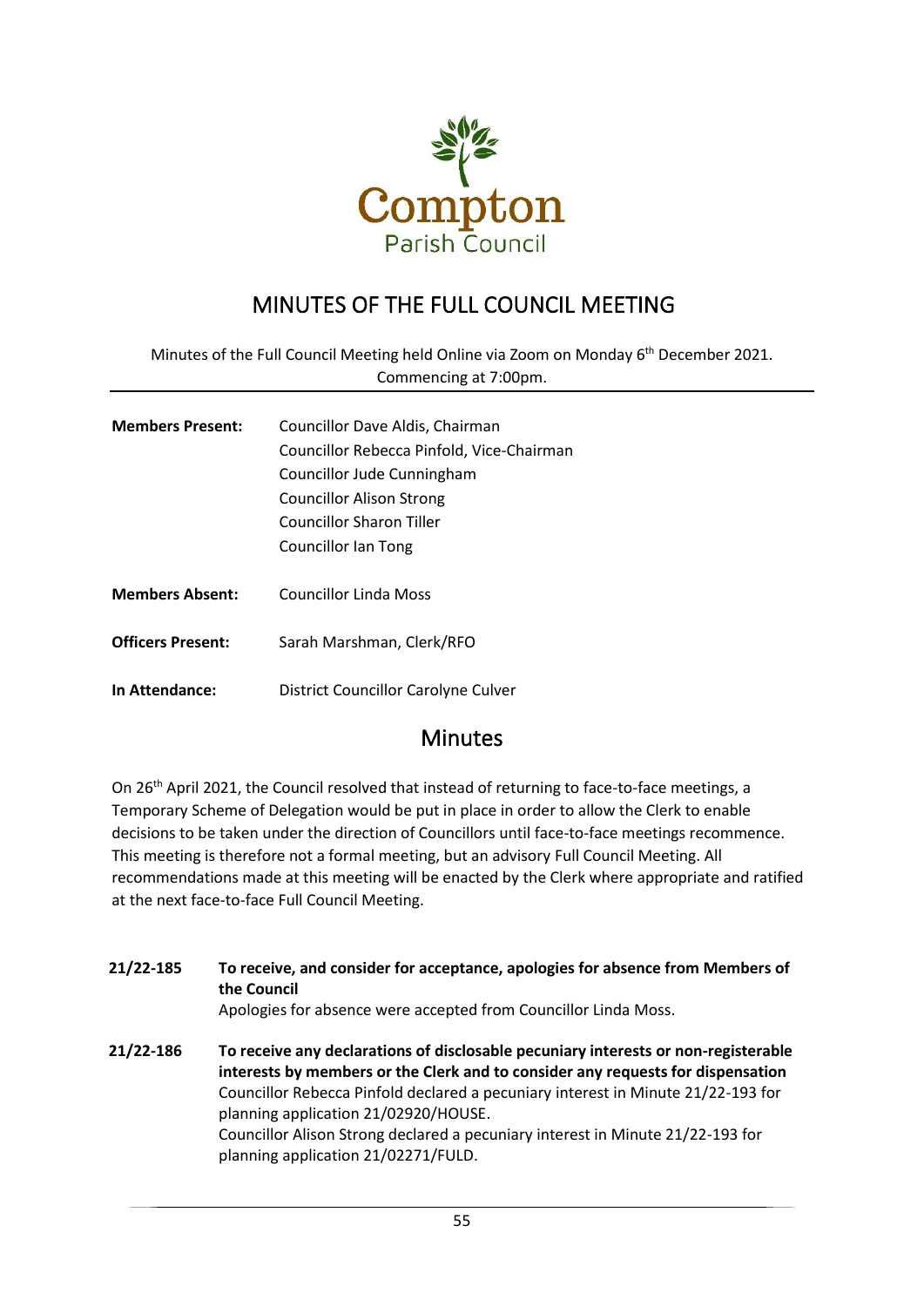#### **21/22-187 To receive:**

**Questions or comments from members of the public regarding items on the agenda Representations from any member who has declared a personal interest** There were no questions, comments or representations.

- **21/22-188 To approve the Minutes of the Full Council Meeting held on 16th November 2021**  Resolved: Members agreed the minutes of the last meeting be accepted as a true record. The Chairman will sign these minutes once the decision has been ratified by Full Council.
- **21/22-189 To discuss any matters arising from the previous meeting** There were no matters arising.

**21/22-190 To receive a report from the District Councillor** West Berkshire Council approved the Compton Neighbourhood Development Plan for referendum at their recent meeting. The provisional date set for this is  $10^{th}$ February 2022.

#### **21/22-191 To review the minutes and recommendations from the following committees:**

|                 | <b>Committee   Meeting Date</b> | <b>Minute Numbers</b> | <b>Recommendations</b> |
|-----------------|---------------------------------|-----------------------|------------------------|
| <b>Planning</b> | None                            |                       |                        |
| Personnel       | None                            |                       |                        |

### **21/22-192 To receive an update and review recommendations from the following working parties:**

**Street Lighting** An order has now been placed to ensure those streetlights currently out are repaired and a survey has been ordered for all the other lights. **Outdoor gym** Two quotes have been received and the working party will now look at possible funding sources.

#### **21/22-193 Planning Applications :**

## **21/22-193.1 To ratify the council's response to the amendments for the following planning application:**

**[20/01336/OUTMAJ Institute For Animal Health, High Street, Compton](http://planning.westberks.gov.uk/rpp/index.asp?caseref=20/01336/OUTMAJ) - Hybrid planning application seeking: 1) Outline planning permission (all matters reserved with the exception of access), for development comprising of up to 185 residential units (Class C3), the provision of landscaping, construction of access and street lighting, car and cycle parking, other associated infrastructure, sustainable drainage systems, engineering works and mitigation measures including the construction of internal roads. The proposal includes at least 1.75 hectares of employment land (Class B1) associated with the retention of the Intervet building and a playing field (Class D2) associated with the retention of the existing Cricket Pitch. 2) Full planning permission for the demolition of existing buildings, structures and hardstanding along with preparatory works including earthworks,**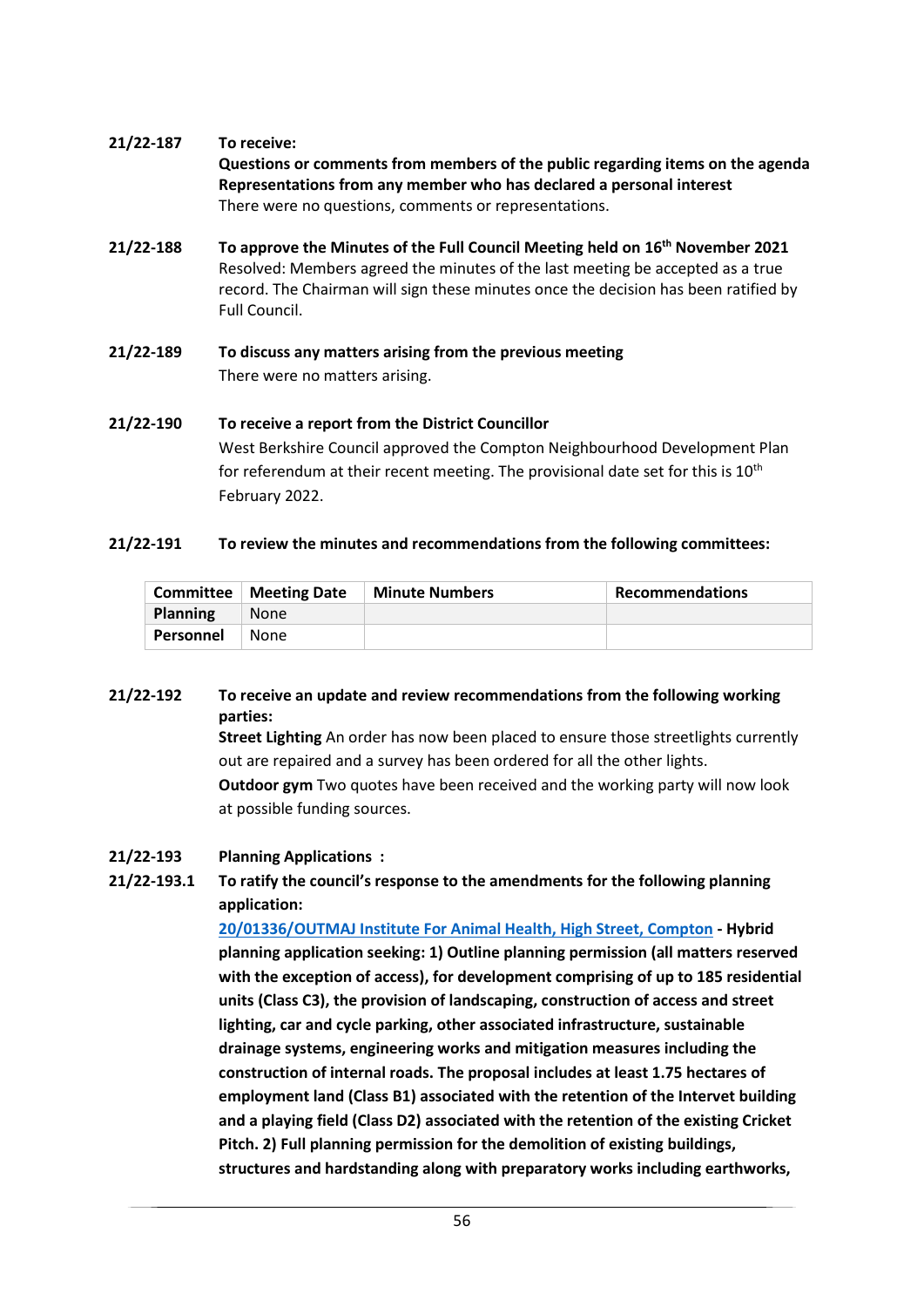**remediation, utility works and associated mitigation measures. The change of use of land including the creation of public open space and wildlife area.**

The description of development had changed from up to 185 units to up to 160 units.

Resolved: To ratify the response from the Council to this application, in which the Council continued to object to the application following the amendment of the description of development from up to 185 units to up to 160 units.

#### **21/22-193.2 To consider amendments to the following planning applications:**

**[21/02516/HOUSE 7 Newbury Lane, Compton](http://planning.westberks.gov.uk/rpp/index.asp?caseref=21/02516/HOUSE) - Rear mono pitched single storey extension to existing house. Demolition of existing asbestos garage store replaced by one and a half timber clad studio (store, garden room and office) and modifications to increase parking.**

Resolved: To maintain the Council's objections to the application

Councillor Strong left the meeting.

**[21/02271/FULD Land North Of 31 Horn Street, Compton](http://planning.westberks.gov.uk/rpp/index.asp?caseref=21/02271/FULD) - New 2 bedroom house** Resolved: To maintain the Council's objections to the application

Councillor Strong rejoined the meeting.

### **21/22-193.3 To consider the following new planning applications: [21/02906/HOUSE Floodscross, Newbury Road, Compton, RG20 7RH](http://planning.westberks.gov.uk/rpp/index.asp?caseref=21/02906/HOUSE) - Garage conversion and loft conversion.** Resolved: To submit a response of 'no objections'.

Councillor Pinfold left the meeting.

**[21/02920/HOUSE 11 Manor Crescent, Compton, RG20 6NR](http://planning.westberks.gov.uk/rpp/index.asp?caseref=21/02920/HOUSE) - Erection of first floor extension over existing ground floor and insertion of rooflights** Resolved: To submit a response of 'no objections'.

Councillor Pinfold rejoined the meeting.

**[21/02954/HOUSE Painsbridge Barn, Wallingford Road, Compton, RG20 6PU](http://planning.westberks.gov.uk/rpp/index.asp?caseref=21/02954/HOUSE) - Installation of x2 Air Source Heat Pumps behind the existing garage** Resolved: To submit a response of 'no objections'.

**21/22-193.4 To consider whether to request the District Councillor calls in any planning applications to the Western Area Planning Committee** No applications were requested to be referred to the Western Area Planning Committee.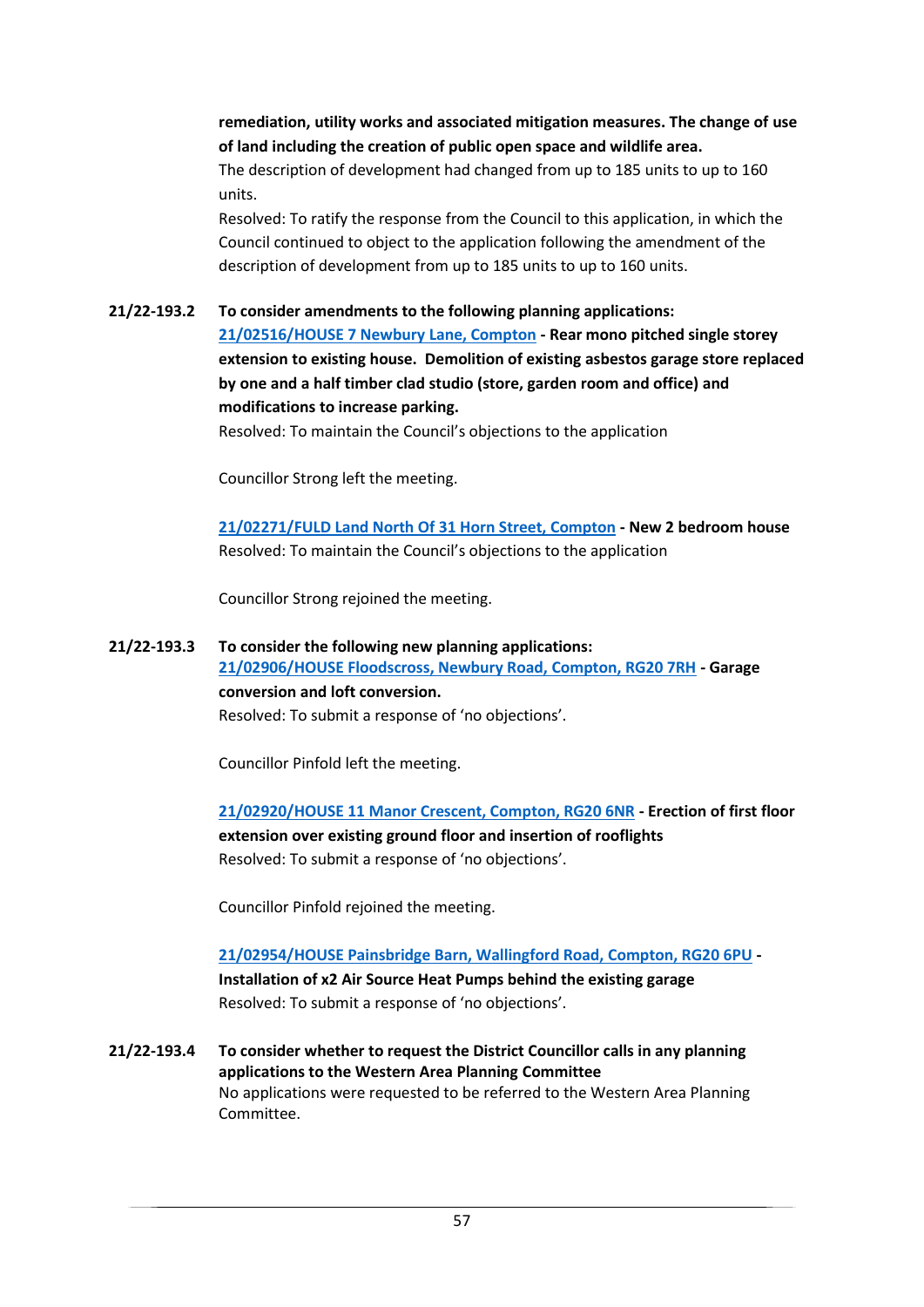**21/22-193.5 To consider whether to refer any planning applications for further response from the Council's planning consultants**

No applications were requested to be referred to the Council's planning consultants.

- **21/22-193.6 To receive a report on recent planning decisions taken by West Berkshire Council** The following decisions have been reported by West Berkshire Council since the last Parish Council meeting:
	- 21/02407/HOUSE Painsbridge Barn, Wallingford Road, Compton, RG20 6PU Addition of structural glass cover over existing bridge link between the residential unit to the garage, new external staircase at the end of the double garage and change patio doors and double-height windows of the double garage and main barn.

## **21/22-194 To receive the Clerk's report**

West Berkshire Council has notified the council that an election has not been called and so it is able to co-opt to the two vacancies. The Clerk will advertise the vacancies.

- **21/22-195 Finance:**
- **21/22-195.1 To consider approving the payments listed on the Finance Report**

Resolved: To approve the payments listed on the Finance Report in Appendix 1.

## **21/22-195.2 To note the most recent bank reconciliations**

Resolved: To note the bank reconciliation figures as provided on the Finance Report in Appendix 2.

### **21/22-196 To review the Temporary Scheme of delegation**

Resolved: To continue with the Temporary Scheme of Delegation, to be reviewed at the Full Council meeting in January. It was noted that the precept would need to be set at a face-to-face meeting and this would be scheduled as short outdoor meeting during January to be arranged.

The Council requested the Clerk write to Laura Farris, MP, and Kemi Badenoch, Minister for Levelling Up Communities to highlight their support for legislation enabling the use of virtual and hybrid council meetings.

- **21/22-197 To consider becoming a member of The National Allotment Society** Resolved: To become a member of The National Allotment Society.
- **21/22-198 To consider [joining the Community Buildings Advice Service](https://comptonparishcouncil-my.sharepoint.com/personal/clerk_comptonparishcouncil_onmicrosoft_com/Documents/Committees/Full%20Council/Full%20Council%20Agendas/2021-12-06%20Full%20Council%20Agenda.docx#_14._To_consider)** Resolved: To join the Community Buildings Advice Service.
- **21/22-199 To consider quotes to purchase signage for the Recreation Ground** The council is in the process of designing this signage so this item was deferred.
- **21/22-200 To consider assigning a Councillor to the role of Allotment Representative** The council agreed that they would not appoint a Councillor to the role of Allotment Representative at this time.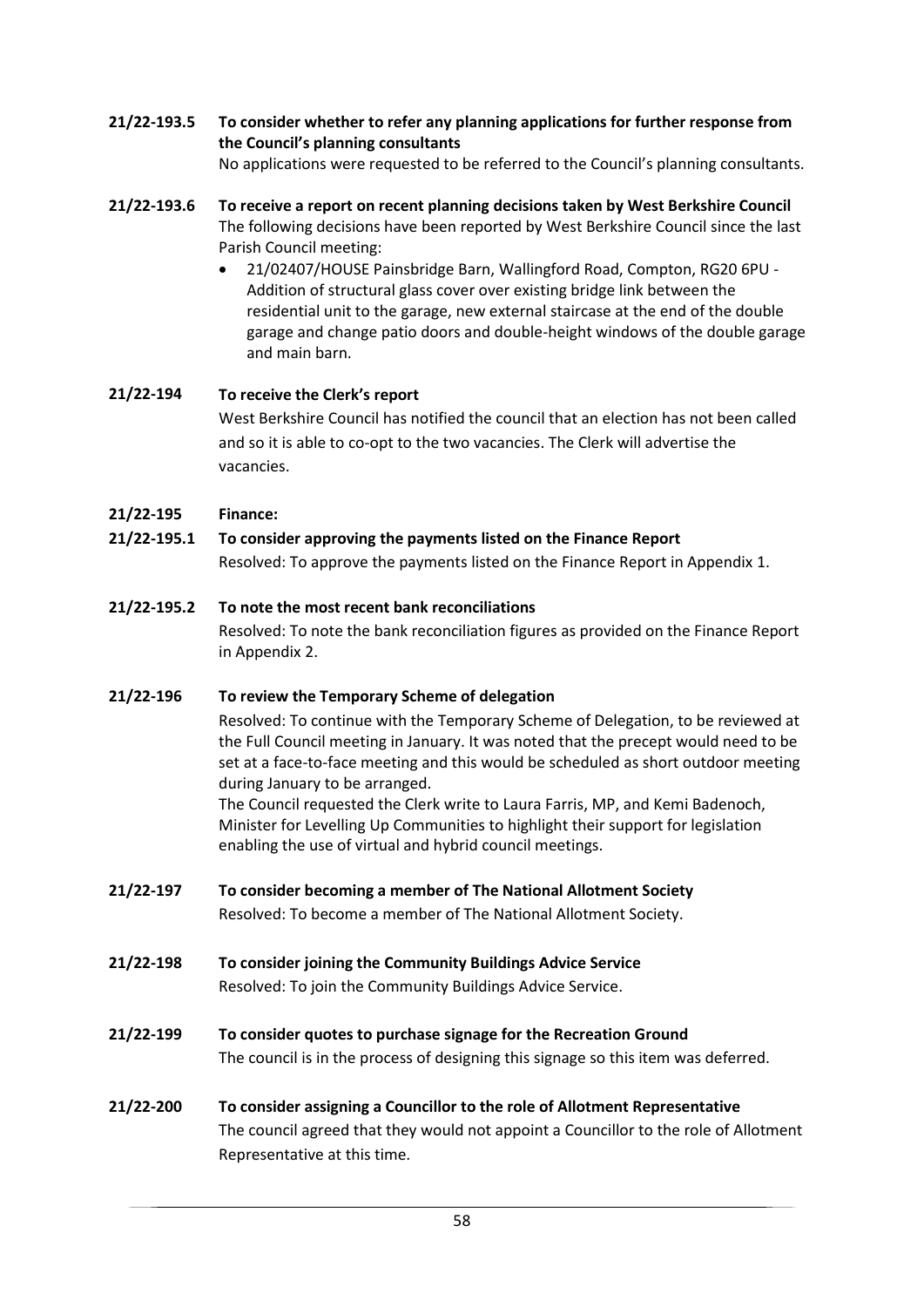**21/22-201 To consider amendments to the Regulations for the Management of Compton Burial Ground** Resolved: To adopt the amendments to the Regulations for the Management of Compton Burial Ground.

## **21/22-202 To review the Draft Budget** Various amendments to the draft budget were discussed. These amendments will be made, and the budget will be set at an additional meeting in January.

- **21/22-203 To agree a budget for advertising the Neighbourhood Development Plan Referendum** Resolved: To set a budget of £500 for advertising of the Neighbourhood Development Plan Referendum.
- **21/22-204 To receive an update on vandalism and anti-social behaviour (ASB) in the village** No incidents had been reported.
- **21/22-205 To receive reports on the following: Neighbourhood Development Plan:** As noted in Minute 21/22-190, West Berkshire Council approved the Compton Neighbourhood Development Plan for referendum at their recent meeting. The provisional date set for this is 10<sup>th</sup> February 2022.
- **21/22-206 To discuss matters for future consideration and for information** Three cherry blossom trees are due to be delivered by West Berkshire Council for planting. These are significantly larger than expected. The Chairman will contact a resident to see if it is possible to receive assistance with planting. If funding is required, a budget of £300 was agreed and will be ratified at the next meeting if it is required.
- **21/22-207 To resolve under Section 1(2) of the Public Bodies (Admission to Meetings Act 1960) that as publicity would be prejudicial to the public interest by reason of the Confidential nature of the business about to be transacted, it is advisable in the public interest that the Public and Press be temporarily excluded from this meeting and they are herewith instructed to withdraw** Resolved: To exclude the Public and Press from Minutes 21/22-208 and 21/22-209 due to the confidential nature of the business to be transacted.
- **21/22-208 To consider actions to be taken relating to Newbury Lane allotments** No action was required at this time.
- **21/22-209 To consider a revised agreement for use of a section of the allotments as part of the playing fields at Compton Primary School** Resolved: To instruct a solicitor to draw up a license.

There being no further business, the meeting was closed at 9:22pm.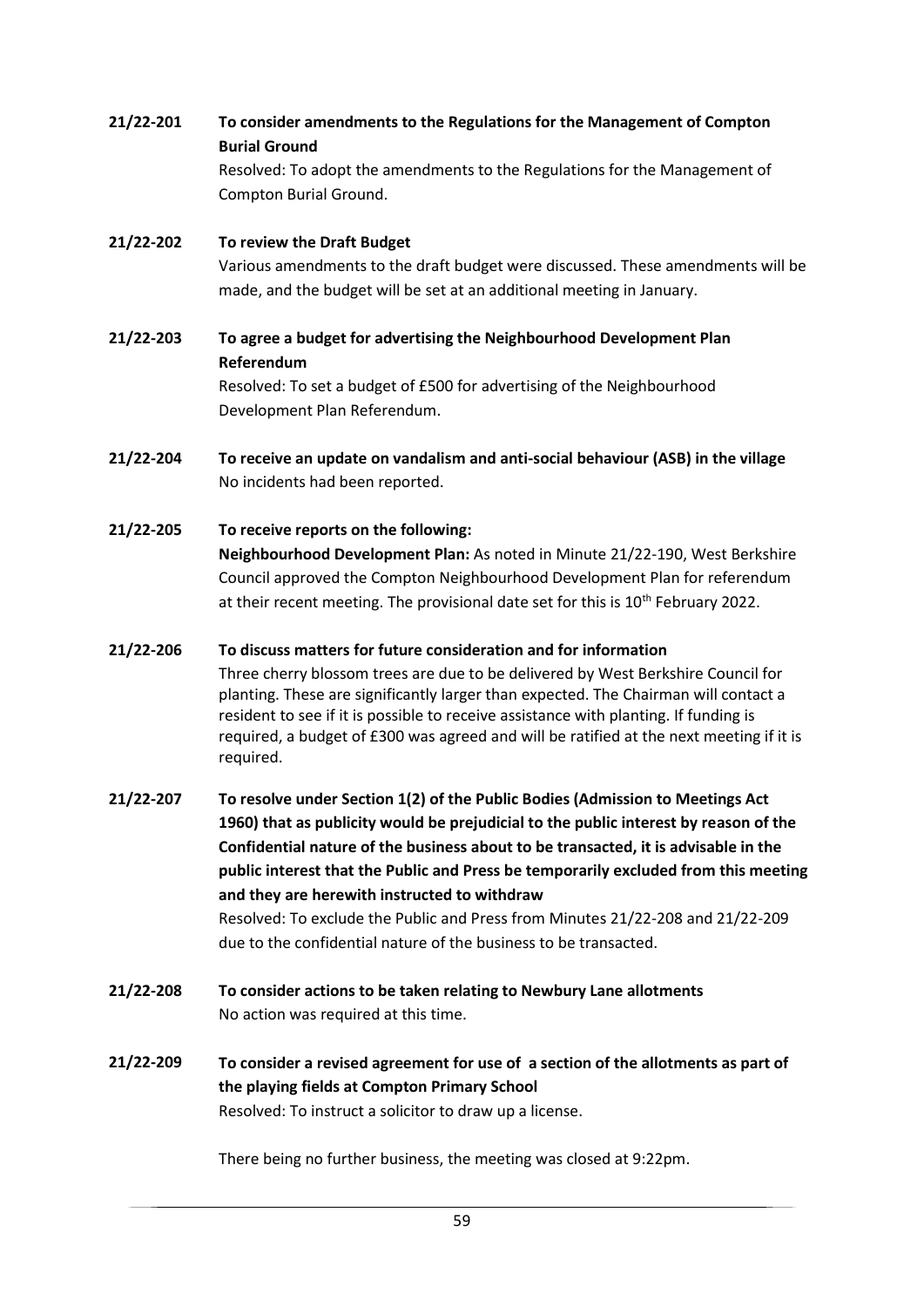Date and time of next scheduled Full Council Meeting: Monday 10<sup>th</sup> January 2021 at 7pm.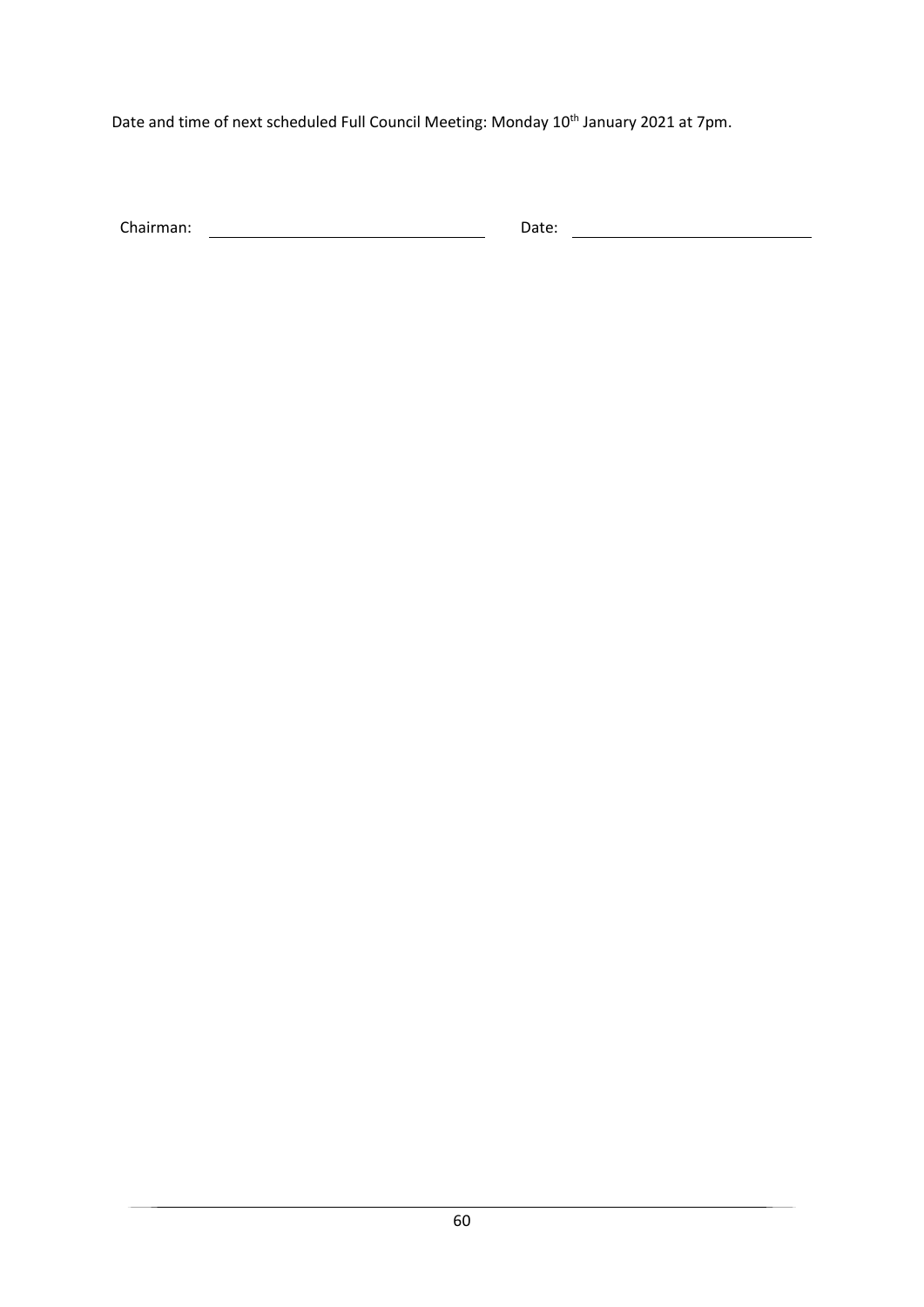# Appendix 1: Finance Report

#### **Status at last bank reconciliation 31st October 2021**

| Account                        | Amount          |
|--------------------------------|-----------------|
| Unity Trust Current Account    | £53.404.88      |
| Unity Trust Deposit Account    | £122.634.57     |
| Lloyds Multipay Corporate Card | -£121.09        |
| Total                          | $ $ £175,918.36 |

#### **Income received 27th October - 28th November 2021**

| <b>Account</b>       | <b>Income Detail</b>              | Amount  |
|----------------------|-----------------------------------|---------|
| Unity Current        | <b>Sports Pavilion/Pitch Hire</b> | £450.00 |
| <b>Unity Current</b> | Allotments rent                   | £99.00  |
| <b>Unity Current</b> | Compton book                      | £10.00  |
|                      | <b>Total</b>                      | £559.00 |

#### **Payments made on Lloyds Corporate Card to be approved**

| <b>Method</b> | <b>Date</b> | Payee                        | <b>Payment Detail</b>               | Amount  |
|---------------|-------------|------------------------------|-------------------------------------|---------|
| CC            | 03-Nov-21   | Lloyds                       | Monthly card fee                    | £3.00   |
| CC            | 18-Nov-21   | Amazon                       | Sweets for Christmas events         | £15.00  |
| CC            | 19-Nov-21   | HP                           | Toner                               | £91.99  |
| <b>CC</b>     | 23-Nov-21   | <b>Engraving Studios Ltd</b> | Engraved plaques for benches in Rec | £73.00  |
| CC            | 26-Nov-21   | Microsoft                    | Software                            | £11.28  |
| CC.           | 26-Nov-21   | <b>Trophy Store</b>          | Trophies for Christmas events       | £40.52  |
|               |             |                              | <b>Total</b>                        | £234.79 |

## **Payments to be approved**

| <b>Method</b> | Date      | Payee                     | <b>Payment Detail</b>                                     | <b>Amount</b> |
|---------------|-----------|---------------------------|-----------------------------------------------------------|---------------|
| DD.           | 15-Nov-21 | Castle Water              | Water Newbury Lane allotments 1/9-<br>28/2                | £69.32        |
| DD.           | 15-Nov-21 | Castle Water              | Water School Rd allotments 1/9-28/2                       | £67.80        |
| DD            | 18-Nov-21 | Vodafone                  | Mobile phone                                              | £21.29        |
| <b>BACS</b>   | 19-Nov-21 | Rock Compliance           | Risk assess water system in Pavilion                      | £360.00       |
| <b>BACS</b>   | 19-Nov-21 | <b>Thrings LLP</b>        | Solicitor fees related to Institute<br>planning objection | £1,716.00     |
| DD            | 22-Nov-21 | Southern Electric         | Sports Pavilion electricity Q3                            | £154.64       |
| <b>BACS</b>   | 23-Nov-21 | <b>SSE Contracting</b>    | Street light maintenance Sep quarter                      | £702.61       |
| <b>BACS</b>   | 24-Nov-21 | Gardner Leader            | Pre-contract searches for burial ground<br>land transfer  | £601.76       |
| <b>BACS</b>   | 30-Nov-21 | Gardner Leader            | Solicitor fees related to burial ground<br>land transfer  | £1,237.75     |
| <b>BACS</b>   | 30-Nov-21 | West Berkshire<br>Council | <b>Compilations Aug</b>                                   | £365.93       |
| <b>BACS</b>   | 30-Nov-21 | <b>Nexus</b>              | Microsoft 365 software                                    | £127.34       |
| <b>BACS</b>   | 06-Dec-21 | <b>CCB</b>                | Subscription 21/22                                        | £40.00        |